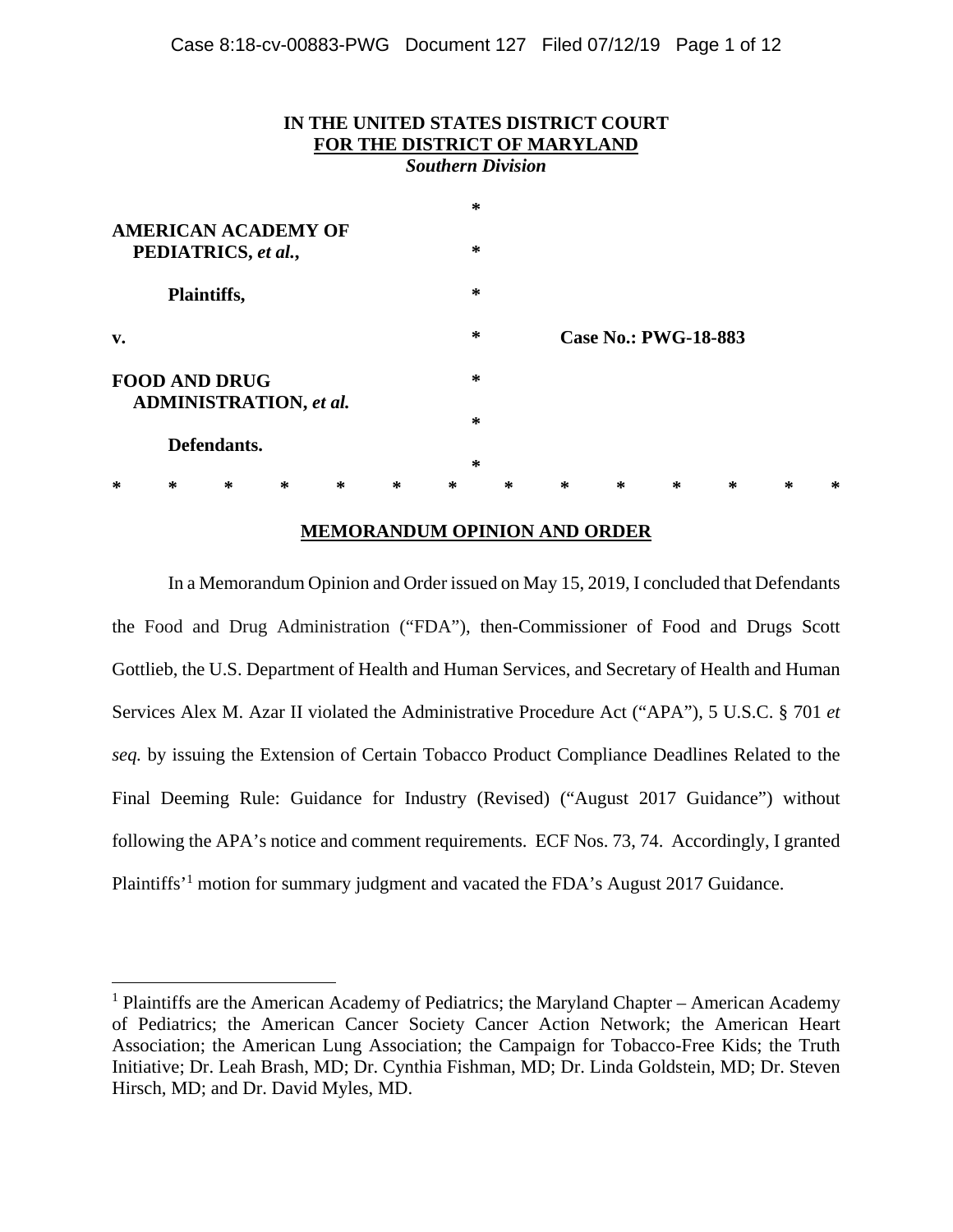Because the application deadlines set in the Deeming Rule<sup>2</sup> and the May 2017 Guidance<sup>3</sup> (which otherwise would have applied following the vacatur) had passed, I ordered the parties to submit additional briefing regarding a remedy, while noting that "[a]ny Guidance providing for a compliance period will, of course, have to adhere to the notice and comment requirements of the APA." May 15, 2019 Mem. Op.  $53.^4$  The parties have completed their briefing and responded to amicus curiae briefs that the State of Maryland and various organizations<sup>5</sup> filed on behalf of the e-cigarette industry ("Industry"). Pls.' Remedy Br., ECF No. 78; Maryland Br., ECF No. 97; Defs.' Remedy Br., ECF No. 120; Indus. Br., ECF No. 121-1; Pls.' Reply, ECF No. 123; Pls.' Resp. to Indus. Br., ECF No. 124; Defs.' Resp. to Indus. Br., ECF No. 125. A hearing is not necessary. *See* Loc. R. 105.6. Balancing the need to address the existing public health crisis among today's youth, which both parties acknowledge, and the need to avoid creating an additional

 $\overline{a}$ 

<sup>&</sup>lt;sup>2</sup> On May 10, 2016, the FDA issued the "Deeming Rule," bringing approximately 25,000 new tobacco products, including various cigars, e-cigarettes, pipe tobacco products, and hookah within the purview of the Family Smoking Prevention and Tobacco Control Act ("Tobacco Control Act"), Pub. L. No. 111-31, 123 Stat. 1776 (2009) (enacting 21 U.S.C. §§ 387 – 387u and amending and redesignating other statutes). May 15, 2019 Mem. Op. 7; Guidance 2, ECF No. 48-1, at 715, GAR 423. The Deeming Rule went into effect 90 days after its publication. Deeming Rule, 81 Fed. Reg. 28,974-01, 28,976 (May 10, 2016).

 $3$  In May 2017, the FDA extended the compliance deadline by three months in the "May 2017 Guidance." Three-Month Extension of Certain Tobacco Product Compliance Deadlines Related to the Final Deeming Rule: Guidance for Industry (May 2017), GAR 206, ECF No. 48-1, at 687.

<sup>&</sup>lt;sup>4</sup> As Defendants note, I did not suggest that the FDA needed to issue a formal regulation in lieu of guidance as it has done previously. *See* May 15, 2019 Mem. Op. 53; Defs.' Resp. to Indus. Br. 6, ECF No. 125. *Contra* Indus. Br. 10 (referring to a need to "go through notice-and-comment rulemaking").

<sup>&</sup>lt;sup>5</sup> The Industry includes American E-Liquid Manufacturing Standards Association, American Vaping Association, Arizona Smoke Free Business Alliance, Consumer Advocates for Smoke-Free Alternatives Association ("CASAA"), ITG Brands LLC, Indiana Smoke Free Association, Iowans for Alternative to Smoking and Tobacco, JUUL Labs, Inc., John Middleton Co., Kentucky Smoke Free Association, Maryland Vapor Alliance, NJOY LLC, New York State Vapor Association, Ohio Vapor Trade Association, RIGHT TO BE SMOKE-FREE COALITION, Smoke Free Alternatives Trade Association, Tennessee Smoke Free Association, and Texas Vapor Coalition.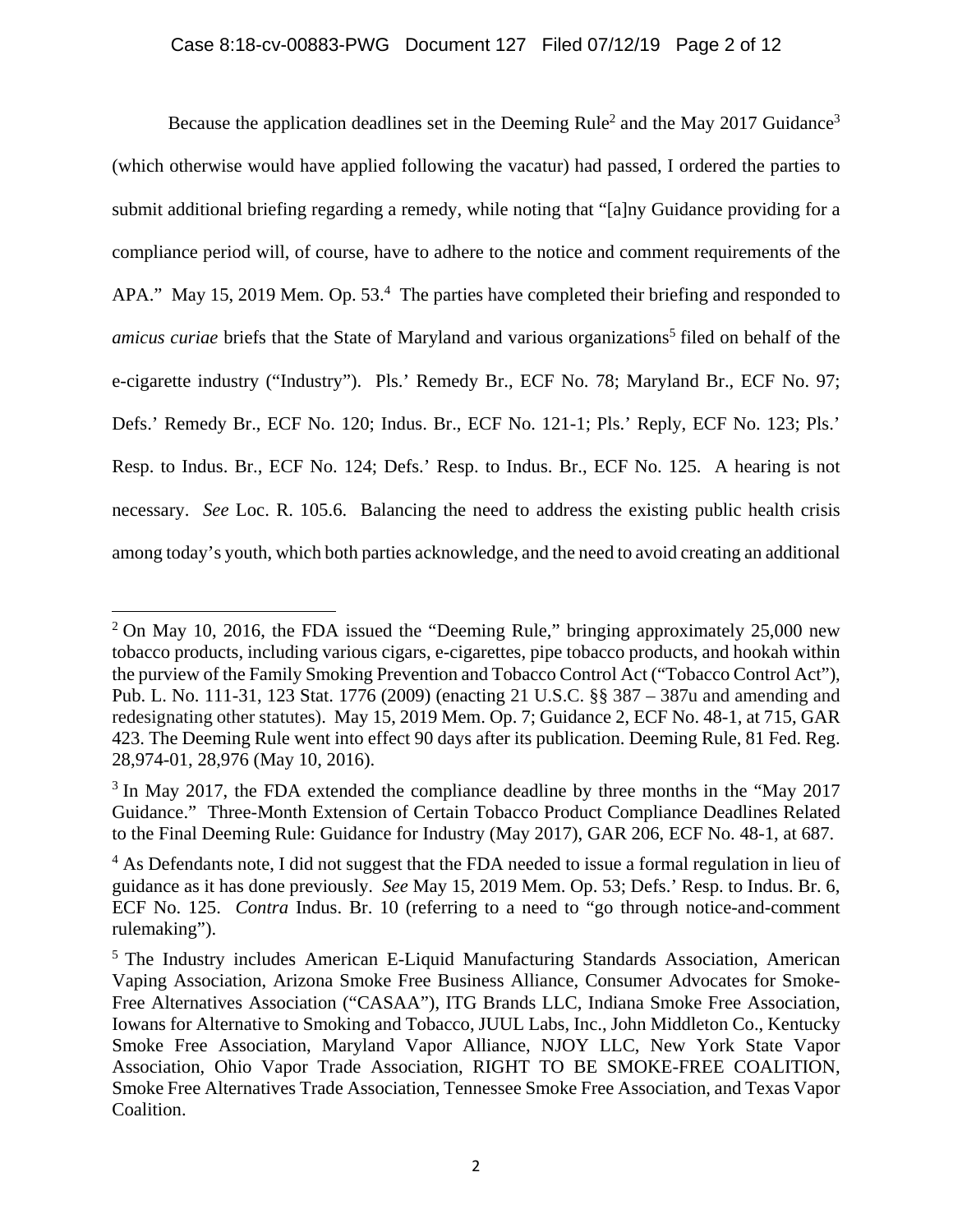public health crisis if e-cigarette availability dropped so precipitously as to push users to combusted tobacco products, and considering both the FDA's laudable efforts to guide the premarket approval process and the Industry's lack of effort to obtain approval without an imminent deadline, I will impose a ten-month deadline for submissions and a one-year deadline for approval, as the FDA suggested.

## **Plaintiffs' Requests**

Plaintiffs propose that the Court first order the FDA to

take whatever actions are necessary and in accord with the APA, to allow new tobacco products on the market as of the August 8, 2016 effective date of the Deeming Rule to remain on the market without being subject to FDA enforcement actions, *only* under the following conditions:

1. Applications for marketing orders must be filed within 120 days of issuance of this Court's order and products for which applications have not been filed within this period shall be subject to FDA enforcement actions;

2. Products for which applications have been timely filed may remain on the market without being subject to FDA enforcement actions for a period not to exceed one year from the date of application while FDA considers the application.

Pls.' Remedy Br. 8, ECF No. 78. In their view, the four-month deadline for manufacturers is both reasonable and feasible because the manufacturers have been on notice that the deadline was looming and could be accelerated, and the FDA has encouraged them to move forward with their submissions before the deadline. *Id.* at 10–11. Second, Plaintiffs propose that the Court require the FDA to file quarterly reports with the Court "on the measures it is taking to carry out its premarket review responsibilities under the TCA [Tobacco Control Act], including reporting the number and nature of the enforcement actions it has undertaken against companies for marketing their products without a marketing order." *Id.* at 9. And third, Plaintiffs ask the Court to retain jurisdiction over this case. *Id.* The State of Maryland filed an *amicus curiae* brief in support of Plaintiffs' position, noting the health risks e-cigarettes pose to Maryland's youth and the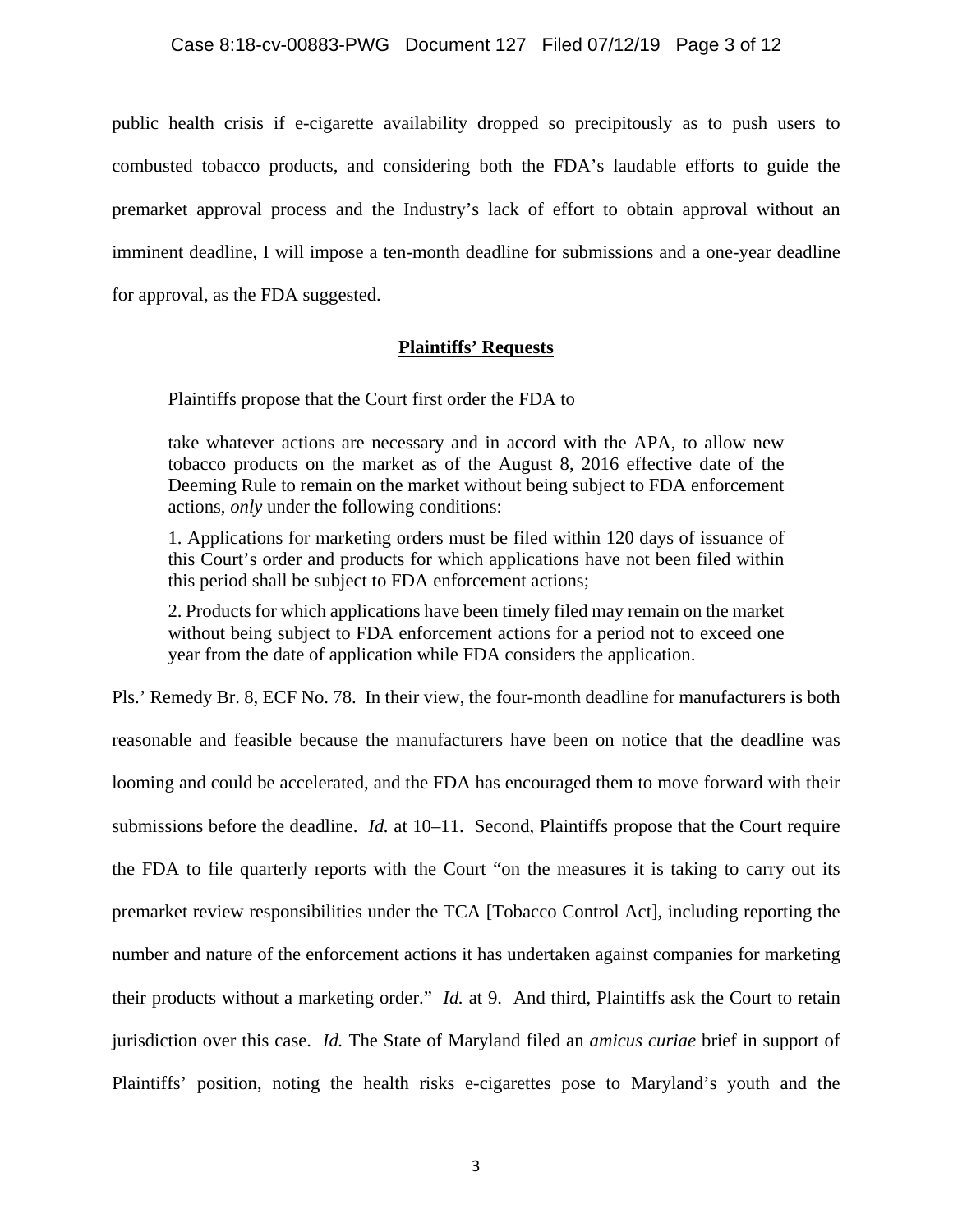## Case 8:18-cv-00883-PWG Document 127 Filed 07/12/19 Page 4 of 12

consequential medical expenses the State will incur "[a]s these young Marylanders age and sicken" and seek treatment through Medicaid. Maryland Br. 1–2, ECF No. 97.

Plaintiffs argue that this relief is within the Court's "broad remedial authority," insisting that "the 'Court may tailor its remedy to the unlawful agency behavior'" and "'adjust its relief to the exigencies of the case in accordance with the equitable principles governing judicial action.'" Pls.' Remedy Br. 7 (quoting *Thompson v. U.S. Dep't of Hous. & Urban Dev.*, 348 F. Supp. 2d 398, 464–65 (D. Md. 2005)). Plaintiffs also acknowledge that "the court must act within the bounds of the statute and without intruding into the administrative province." *See id.* (quoting *Thompson*, 348 F. Supp. 2d at 465). Still, in Plaintiffs' view, "[t]here is ample authority for a Court to structure its remedy to account for the realities of immediate vacatur or reinstate the status quo." Pls.' Reply 2, ECF No. 123 (citing *Andrulis Res. Corp. v. U.S. Small Bus. Admin*., No. 9-2569, 1990 WL 169318, at \*2 (D.D.C. Oct. 19, 1990)). They insist that the Court "may craft declaratory and injunctive relief designed to preclude a federal agency from acting in contravention of its statutory and regulatory authority." *Id.* at 6 (quoting *Coal. For Gov't Procurement v. Fed. Prison Indus.*, 365 F.3d 435, 460 (6th Cir. 2004)).

## **Legal Precedent**

The Sixth Circuit has noted the courts' authority to order injunctive relief to address agency action or inaction:

It is well-established that federal courts possess broad discretion to fashion equitable remedies. *See United States v. R.W. Meyer, Inc.,* 932 F.2d 568, 572–73 (6th Cir.1991) (observing the "principle of equity that the chancellor has broad discretion to frame a decree"). It also is established that we may craft declaratory and injunctive relief designed to preclude a federal agency from acting in contravention of its statutory and regulatory authority. *See Howard v. Pierce,* 738 F.2d 722, 730 (6th Cir.1984) (holding that the court may award declaratory and injunctive relief in order to ensure that the Department of Housing and Urban Development adopted regulations consistent with its enabling statute).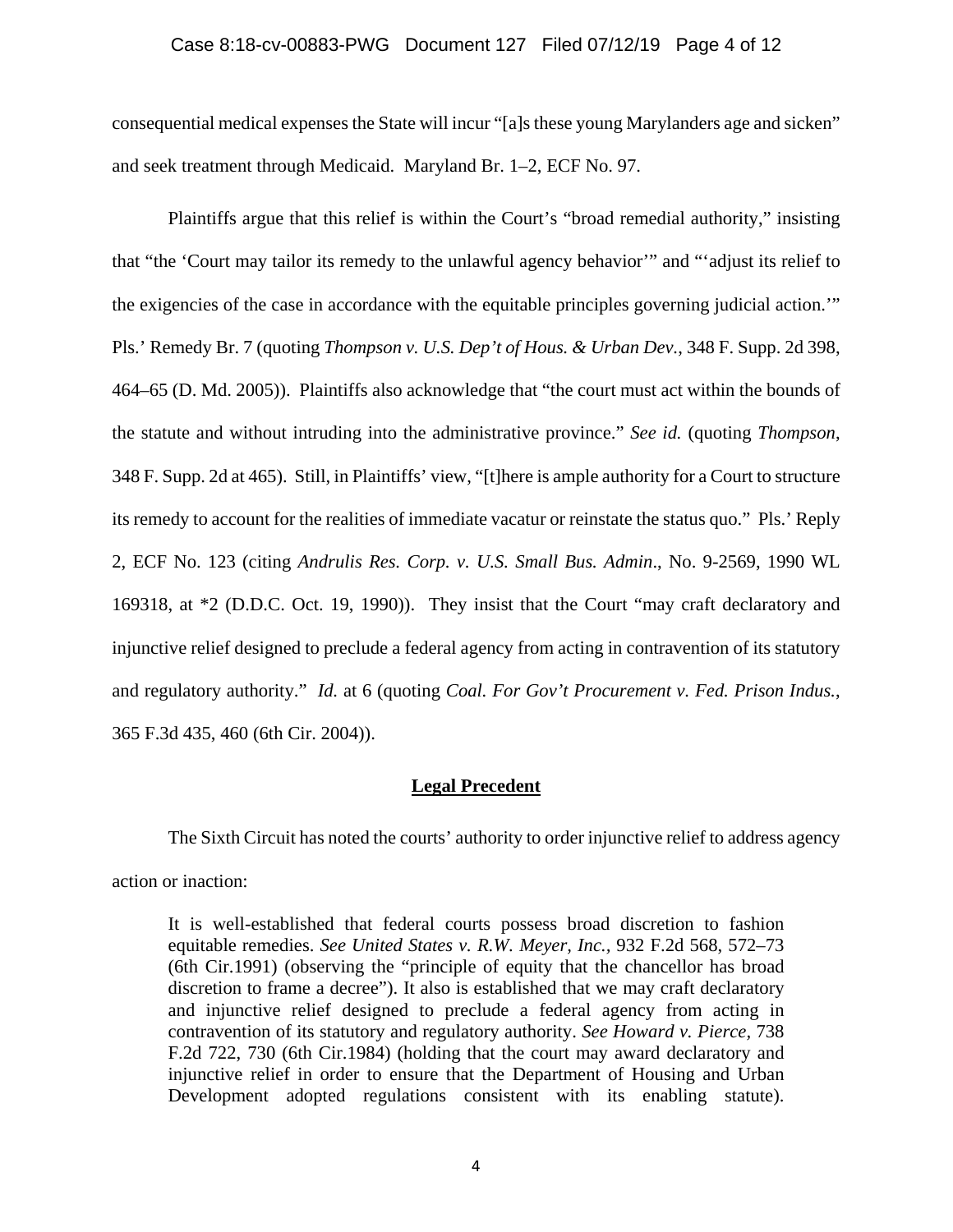Furthermore, the court may require an agency to modify its current or future practices in order to account for past violations of its statutes or regulations. *See Charter Township of Huron, Michigan v. Richards,* 997 F.2d 1168, 1175 (acknowledging the court's authority to issue an injunction requiring the agency to conduct an environmental assessment notwithstanding the implementation of the completed action); *Northwest Envtl. Def. Ctr. v. Gordon,* 849 F.2d 1241, 1245 (9th Cir. 1988) (determining that claims asserted against federal agencies alleging that the agencies unlawfully authorized the overfishing of coho salmon during the 1986 season were not moot because the court could award injunctive relief in the form of "higher escapement provisions and lower quotas in 1989").

*Coal. for Gov't Procurement v. Fed. Prison Indus., Inc.*, 365 F.3d 435, 460 (6th Cir. 2004). And,

in 1990, the District of the District of Columbia noted that "various appellate court decisions [have] affirm[ed] a district court's power to extend statutory deadlines to remedy improper agency delay." *Andrulis Research Corp. v. U.S. Small Bus. Admin.*, No. 90-2569(CRR), 1990 WL 169318, at \*2 (D.D.C. Oct. 19, 1990) (citing *Connecticut v. Schweiker,* 684 F.2d 979, 997–99 (D.C. Cir. 1982); *Burr v. Ambach,* 863 F.2d 1071, 1077–78 (2d Cir. 1988), *vacated,* 109 S. Ct. 3209 (1989), *aff'd on remand sub nom., Burr v. Sobel,* 888 F.2d 258 (2d Cir. 1989); *Smith v. Miller,* 665 F.2d 172, 180 (7th Cir. 1981); *Carey v. Klutznick,* 637 F.2d 834, 837 (2d Cir. 1980) (per curiam)).

More recently the D.C. Circuit has held that "[w]hen a district court reverses agency action and determines that the agency acted unlawfully, ordinarily the appropriate course is simply to identify a legal error and then remand to the agency, because the role of the district court in such situations is to act as an appellate tribunal." *N. Air Cargo v. U.S. Postal Serv.*, 674 F.3d 852, 861 (D.C. Cir. 2012) (citing *PPG Indus., Inc. v. United States,* 52 F.3d 363, 365 (D.C. Cir. 1995)); *see N.C. Fisheries Ass'n v. Gutierrez*, 550 F.3d 16, 20 (D.C. Cir. 2008) ("To be sure, the district court, sitting as a court in review of agency action under the Act and APA, should have done what a court of appeals normally does when it identifies an agency error: remand to the agency for further proceedings. As we have said, '[u]nder settled principles of administrative law, when a court reviewing agency action determines that an agency made an error of law, the court's inquiry is at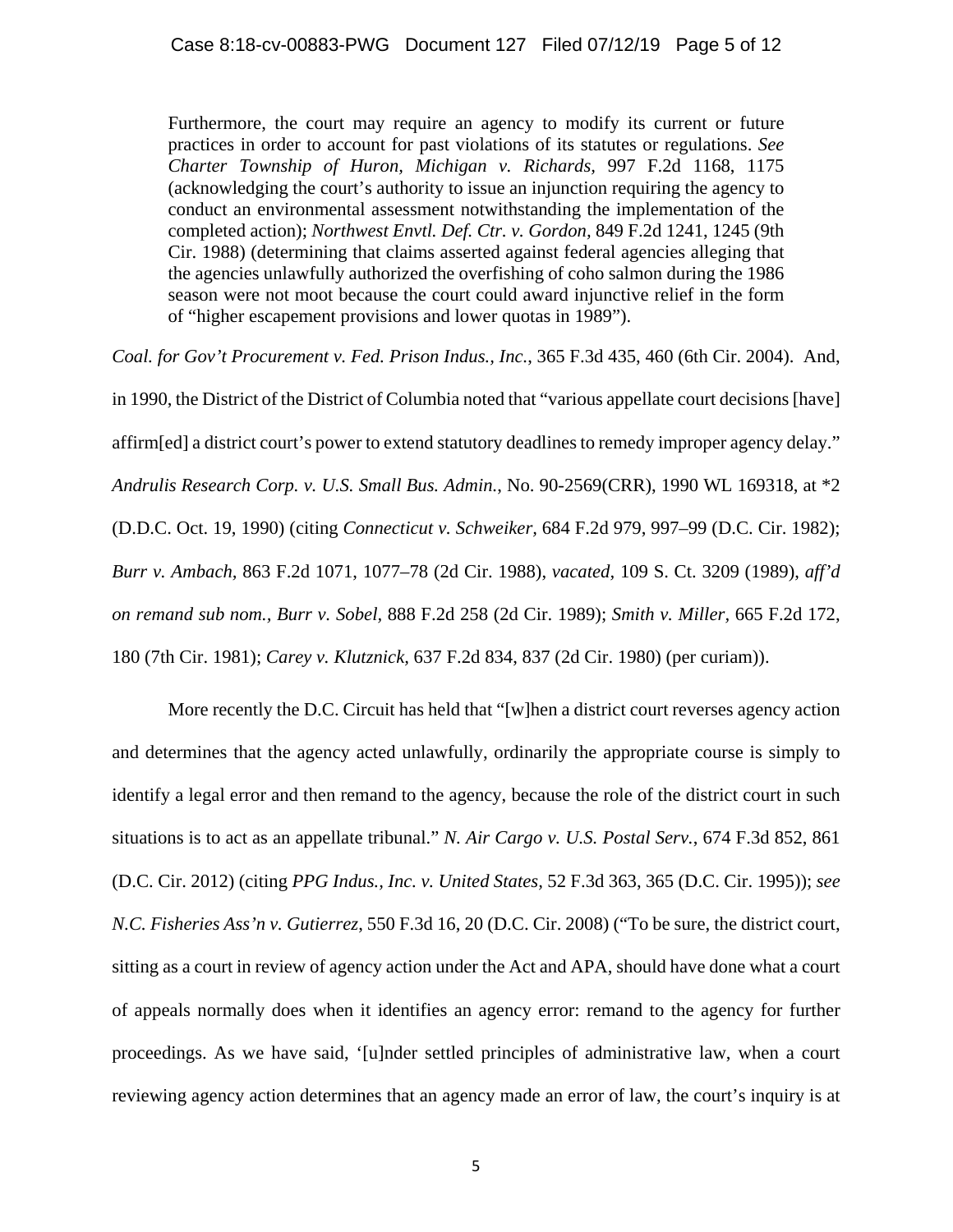## Case 8:18-cv-00883-PWG Document 127 Filed 07/12/19 Page 6 of 12

an end: the case must be remanded to the agency for further action consistent with the corrected legal standards.'" (quoting *PPG Indus.*, 52 F.3d at 365)); *see also Maine Med. Ctr. v. Burwell*, 841 F.3d 10, 16 (1st Cir. 2016) (quoting *PPG Indus.*, 52 F.3d at 365). But, the D.C. Circuit also acknowledged that, "in extraordinary circumstances," district courts reviewing agency action will "issue detailed remedial orders." *N.C. Fisheries*, 550 F.3d at 20.

#### **Discussion**

The issue is whether this case presents those "extraordinary circumstances" that call for more than a simple remand or vacatur. Defendants agree with Plaintiffs (and the Court) that "the recent 'epidemic-level rise in youth e-cigarette use' is a 'mounting public health crisis'" that "demands a robust regulatory response, including through enforcement of the Tobacco Control Act's premarket review provision." Defs.' Remedy Br. 1 (quoting FDA, *Statement from FDA Commissioner Scott Gottlieb, M.D., on advancing new policies aimed at preventing youth access to, and appeal of, flavored tobacco products, including e-cigarettes and cigars* (Mar. 13, 2019), at https://www.fda.gov/news-events/press-announcements/statement-fda-commissioner-scottgottlieb-md-advancing-new-policies-aimed-preventing-youth-access). But, they argue that, nonetheless, "bedrock principles of administrative law constrain the Court's authority to enter the specific relief the Plaintiffs request." *Id.* In their view, "the Court should simply remand to the FDA to permit it to choose a course of action consistent with the Court's opinion." *Id.*

Additionally, Defendants insist that the timeframe Plaintiffs propose "would create massive administrative burdens at the agency that would ultimately be counterproductive." Defs.' Remedy Br. 1. Defendants have made a commendable record detailing their own resources and ability, as well as the negative impact of rushed, unguided applications that would exacerbate their difficulties in timely approving—or denying—applications.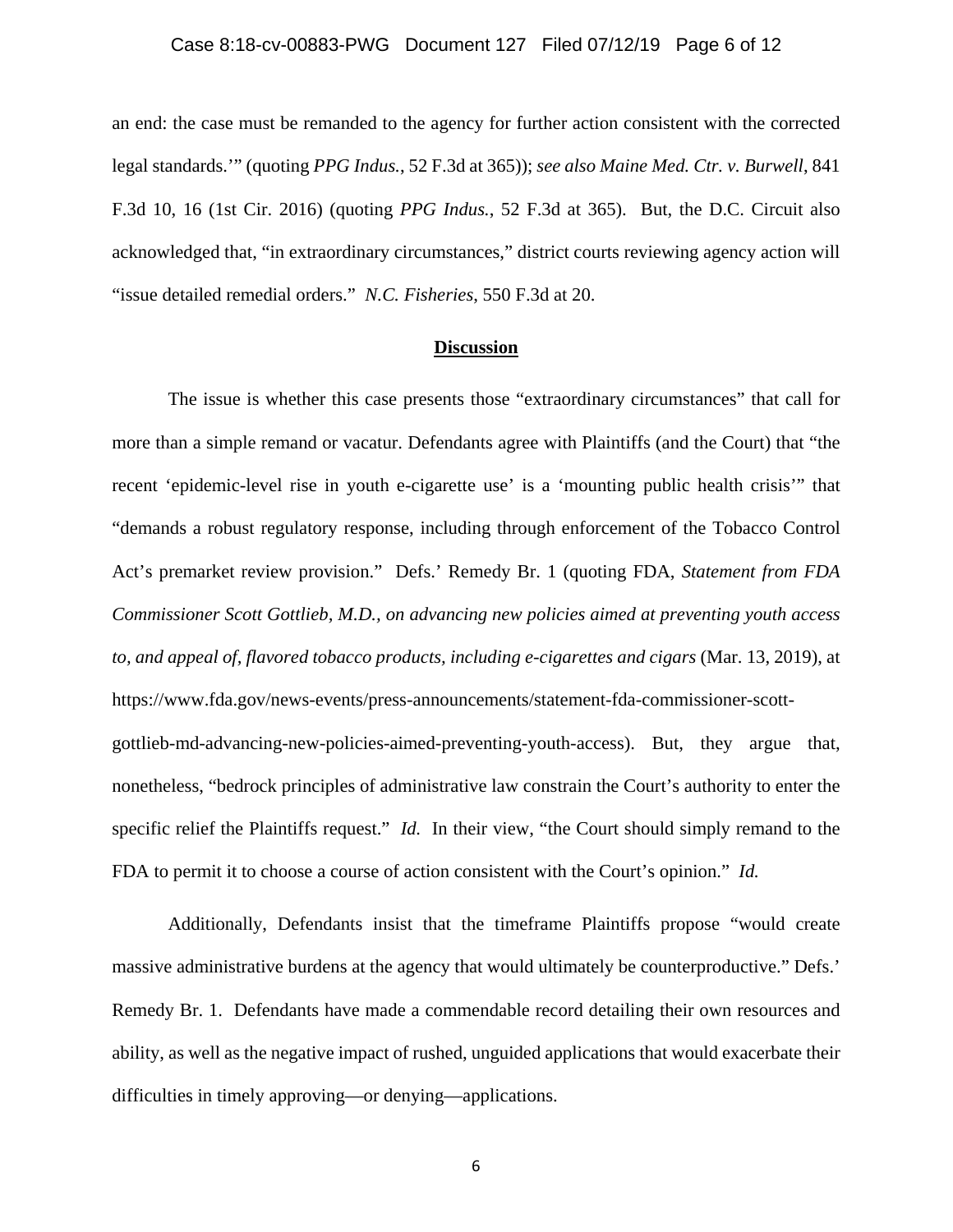# Case 8:18-cv-00883-PWG Document 127 Filed 07/12/19 Page 7 of 12

Also, Defendants, along with the *amici* that filed a joint brief in support of Defendants' position, Indus. Br.,<sup>6</sup> contend that the four-month timeframe for applications "would threaten to abruptly clear the market of e-cigarette products, creating a 'genuine risk' that adult former smokers addicted to nicotine would 'migrat[e] from potentially less harmful ENDS products [*i.e.*, e-cigarettes] back to combustible tobacco products.'" Defs.' Remedy Br. 1 (quoting Zeller Decl. ¶ 12, ECF No. 120-1) (emendation in Defs.' Remedy Br.). Aware of these potential public health implications in not only the presence of e-cigarettes, but also in what could be a precipitous absence, Defendants have carefully calibrated a plan to deal with nicotine addiction throughout the public health sector. Their goal of not driving e-cigarette products out of the market appears to be part of a broader attack on tobacco by encouraging the availability of potentially less addictive products. And, it appears that, in the new guidance that the FDA expects to approve within 120 days, the FDA plans to accelerate the premarket review requirements for the products that are most attractive to youth, such as flavored products, consistent with the Tobacco Control Act. The factual record here is unlike in *Cobell v. Norton*, 240 F.3d 1081, 1095, 1096 (D.C. Cir.

 $\overline{a}$ 

<sup>&</sup>lt;sup>6</sup> The Industry goes so far as to propose that the Court should remand the August 2017 Guidance to "FDA without vacatur [to] avoid upending FDA's massive existing regulatory efforts and causing unwarranted harm to consumers and manufacturers." Indus. Br. 2. Plaintiffs oppose this approach at length in their Response to Industry Brief, and Defendants note in their Response that they "have not asked the Court to revisit its vacatur of the August 2017 guidance." Defs.' Resp. to Indus. Br. 1. As Defendants note, I already have vacated the August 2017 Guidance, *see* May 15, 2019 Mem. Op. 53, and I will not accept an amicus brief as a motion for reconsideration of an existing order. In any event, remand without vacatur is not appropriate under the circumstances of this case. *See Sierra Club v. U.S. Army Corps of Eng'rs*, 909 F.3d 635, 655 (4th Cir. 2018) (noting that remand without vacatur is only appropriate (if at all) when "a serious possibility" exists that an agency "will be able to substantiate its decision on remand," that is, under circumstances in which the agency has rules that are "inadequately supported," rather than rules that are "legally deficient" because "they exceed[] [the agency's] statutory authority" (quoting *Allied-Signal, Inc. v. U.S. Nuclear Reg. Comm'n*, 988 F.2d 146, 151 (D.C. Cir. 1993))). Nor is it necessary, since the Court can (and in this Memorandum Opinion and Order does) order a remedy that, in the Industry's words, *see* Indus. Br. 2, will allow the FDA to continue with its "existing regulatory efforts" and will not "caus[e] unwarranted harm to consumers and manufacturers."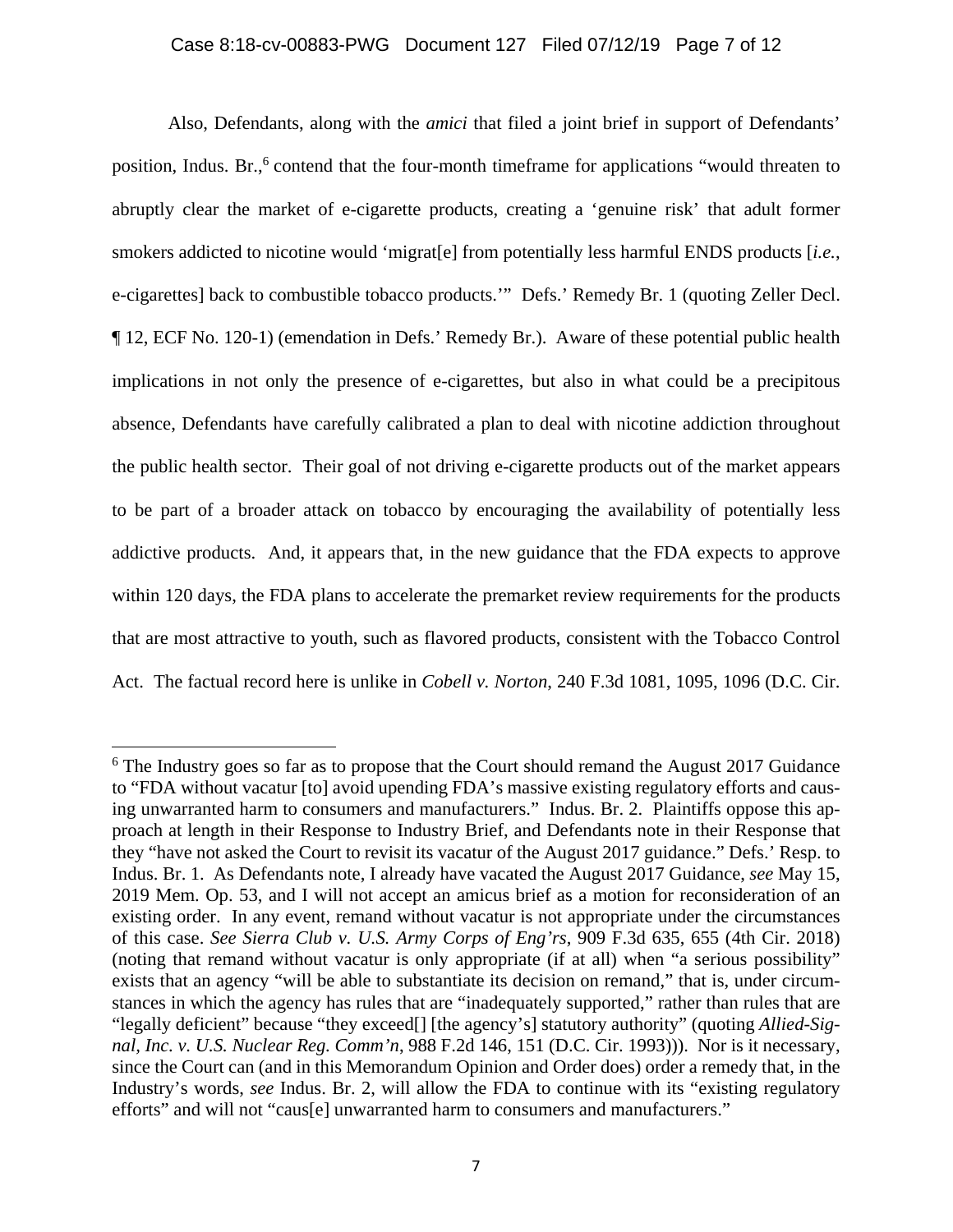## Case 8:18-cv-00883-PWG Document 127 Filed 07/12/19 Page 8 of 12

2001), where the agency completely failed to act, or in *Nat. Res. Def. Council v. EPA*, 489 F.3d 1364, 1374 (D.C. Cir. 2007), where the agency actively undermined a statute. The record does not show contumacious behavior by the FDA, which is not actively thwarting the law. Nor does the record support a conclusion that the FDA is a puppet to the tobacco industry.

Indeed, the FDA's position is strongly at odds with the Industry's in two significant respects. First, the Industry contends disingenuously that it cannot complete its applications without further formal guidance. *See* Indus. Br. 3–6, Yet, according to Defendants, it is commonplace for companies and individuals to call the FDA for guidance, and the FDA has made clear that it is willing to work with manufacturers in the interim to provide informal guidance. Defs.' Resp. to Indus. Br. 2–3. Specifically,

the FDA disagrees with amici's suggestion that the premarket review provision could not be enforced before the completion of planned rulemakings concerning the premarket tobacco application (PMTA) and substantial equivalence (SE) pathways. Industry Br. at 3–4. The statute itself sets forth the baseline requirements for PMTAs and SE reports, *see* Defs.' Remedy Br. at 9; 21 U.S.C. §§ 387d(j),  $387j(b)(1)$ , and the agency has issued a number of lengthy guidance documents discussing these statutory requirements: it issued final guidance concerning the SE process in January 2011, long before the deeming rule was finalized; three versions of a frequently asked questions document concerning the SE process, most recently in December 2016; and draft guidance concerning PMTAs for electronic nicotine delivery systems (ENDS, or e-cigarettes) in May 2016, which it finalized in substantially similar form in June 2019.The FDA has authorized the marketing of *more than a thousand* tobacco products under the statute alone, without the rulemakings that amici suggest are essential: since 2013, it has issued 1,070 SE marketing orders and 12 PMTA marketing orders, Zeller Decl. ¶ 5(b), (d)—including for some of amici's own products.And it has in fact issued warning letters for the unauthorized marketing of deemed new tobacco products that were not on the market as of August 8, 2016—among them, such kid-friendly e-liquid flavors as "Cherri Bombz," "Cereal Treats Loopz," and "Heavy Custard Unicorn Cake."

*Id.* (some citations omitted); *see also id*. at 4–5 (discussing extent of guidance FDA has provided

to date and the number of PMTAs and SEs it has resolved).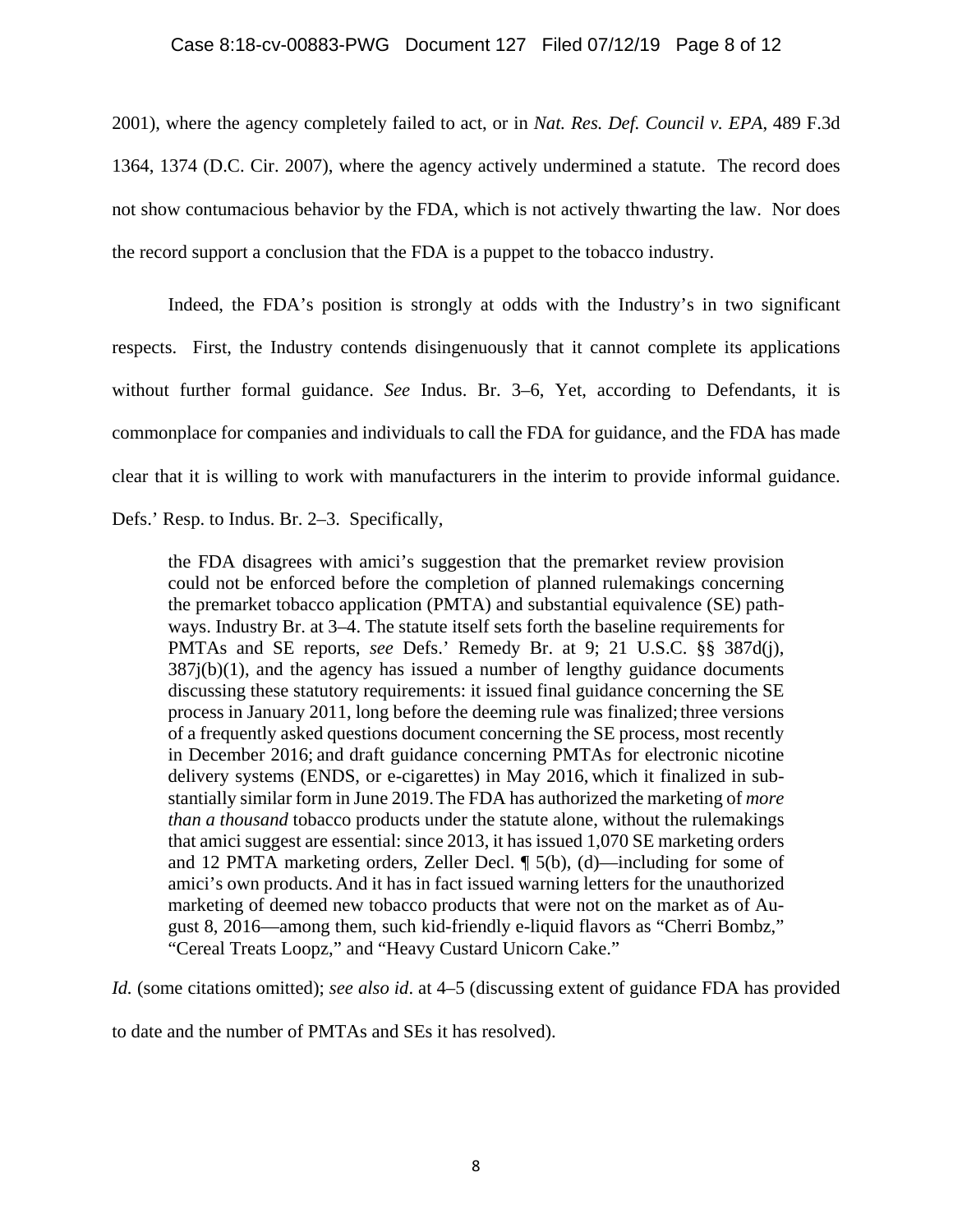## Case 8:18-cv-00883-PWG Document 127 Filed 07/12/19 Page 9 of 12

Second, Defendants acknowledge that, contrary to the Industry's claim that "'millions of American adults . . . use ENDS products to help them quit smoking cigarettes $_{1,1}$ <sup>'</sup> . . . there is currently insufficient data to draw a conclusion about the efficacy of e-cigarettes as a cessation device," as there is evidence for and against the proposition that e-cigarettes "help some individual users to quit using combusted tobacco products or to reduce their use of such products." Defs.' Resp. to Indus. Br. 5 n.11 (quoting Indus. Br. 6). Further, Defendants note the Industry's "responsibility for fueling the present problem of youth e-cigarette use by allowing dangerous and addictive products to fall into the hands of youth, whether by neglect or design" and assert that "there is substantial evidence that manufacturers have specifically targeted youth, both with kidfriendly fruit and candy flavors and youth-directed advertising." Defs.' Resp. to Indus. Br. 7–8 (citation omitted).

Indeed, however laudable the FDA's intended regulatory response is, the record before me shows a purposeful avoidance by the industry of complying with the premarket requirements despite entreaties from the FDA that it can do so, and it establishes a shockingly low rate of filings. And, it is far from clear how an impending deadline would force some of the more successful companies to withdraw from the market entirely, when they have large purses and the resources to complete promptly the applications that they have had before them for years. *See generally*  Indus. Br. 6 ("ENDS manufacturers have not just sat around. They have done what they can to prepare for the PMTA process. But . . . ENDS manufacturers come in in different shapes and sizes, with vastly different levels of resources to devote to trying to anticipate what FDA would require. For example, there are not enough accredited third-party laboratories qualified to conduct various types of testing, and small manufacturers lack the resources to do those tests themselves." (citations to declarations omitted)). Thus, the record offers little assurance that, in the absence of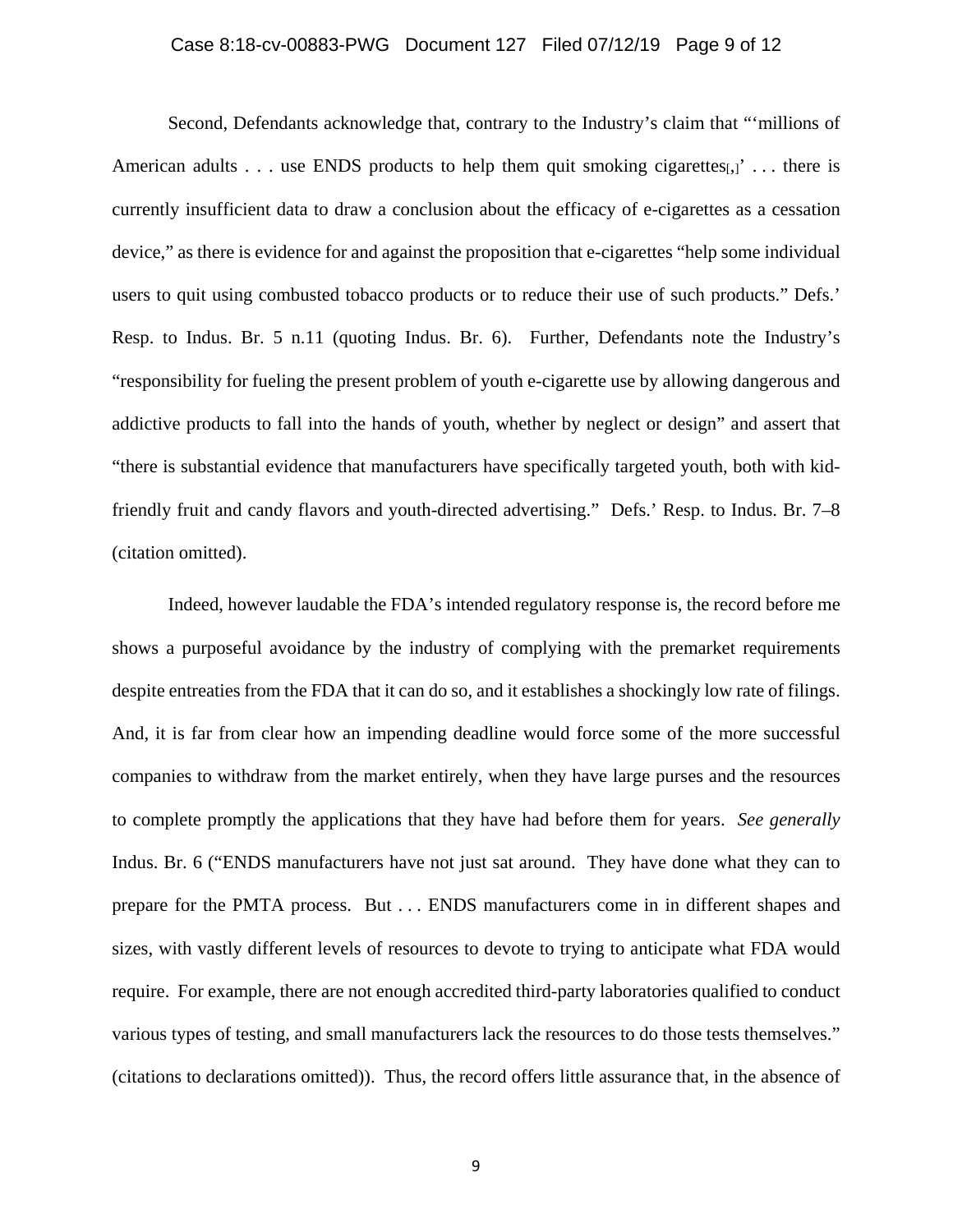## Case 8:18-cv-00883-PWG Document 127 Filed 07/12/19 Page 10 of 12

a deadline for filing, the Industry will do anything other than raise every roadblock it can and take every available dilatory measure to keep its products on the market without approval. *See* Pls.' Remedy Br. 10–11.

Given the uncertainty in the efficacy of e-cigarettes as smoking cessation devices, the overstated effects that a shorter deadline may have on manufacturers, the Industry's recalcitrance, the continued availability of e-cigarettes and their acknowledged appeal to youth, and the clear public health emergency, I find that a deadline is necessary. The Industry insists that "FDA, not the courts, must set that timetable in the first instance." Indus. Br. 9. In fact, it has. Defendants wisely have proposed an alternative to Plaintiffs' suggested four-month application deadline that Defendants view as too short. Defs.' Remedy Br. 2; *see also id.* at 6–7 ("These dates, while still significantly accelerated, would at least reduce the expected abrupt and massive market exit of ecigarette products, and give the FDA an opportunity to administratively prepare for and review a massive influx of applications sooner than anticipated. Critically, they would also allow the agency to finalize the March 2019 draft guidance setting forth its enforcement priorities in the interim—particularly with respect to e-cigarettes targeted to minors or sold in ways that heighten the risk of youth access."). I agree with Defendants that the ten-month deadline for applications would be more reasonable than the four-month deadline, allowing sufficient time for application submissions that present the information that the FDA needs to assess the e-cigarette products, while not delaying longer than necessary.

Moreover, I conclude that this Court has the authority to impose such a deadline under the extraordinary circumstances of this case in which prompt action is necessary to combat the "epidemic-level rise in youth e-cigarette use," which undisputedly is a "mounting public health crisis." Defs.' Remedy Br. 1 (quoting FDA, *Stmt. from FDA Comm'r Gottlieb*).Pursuant to the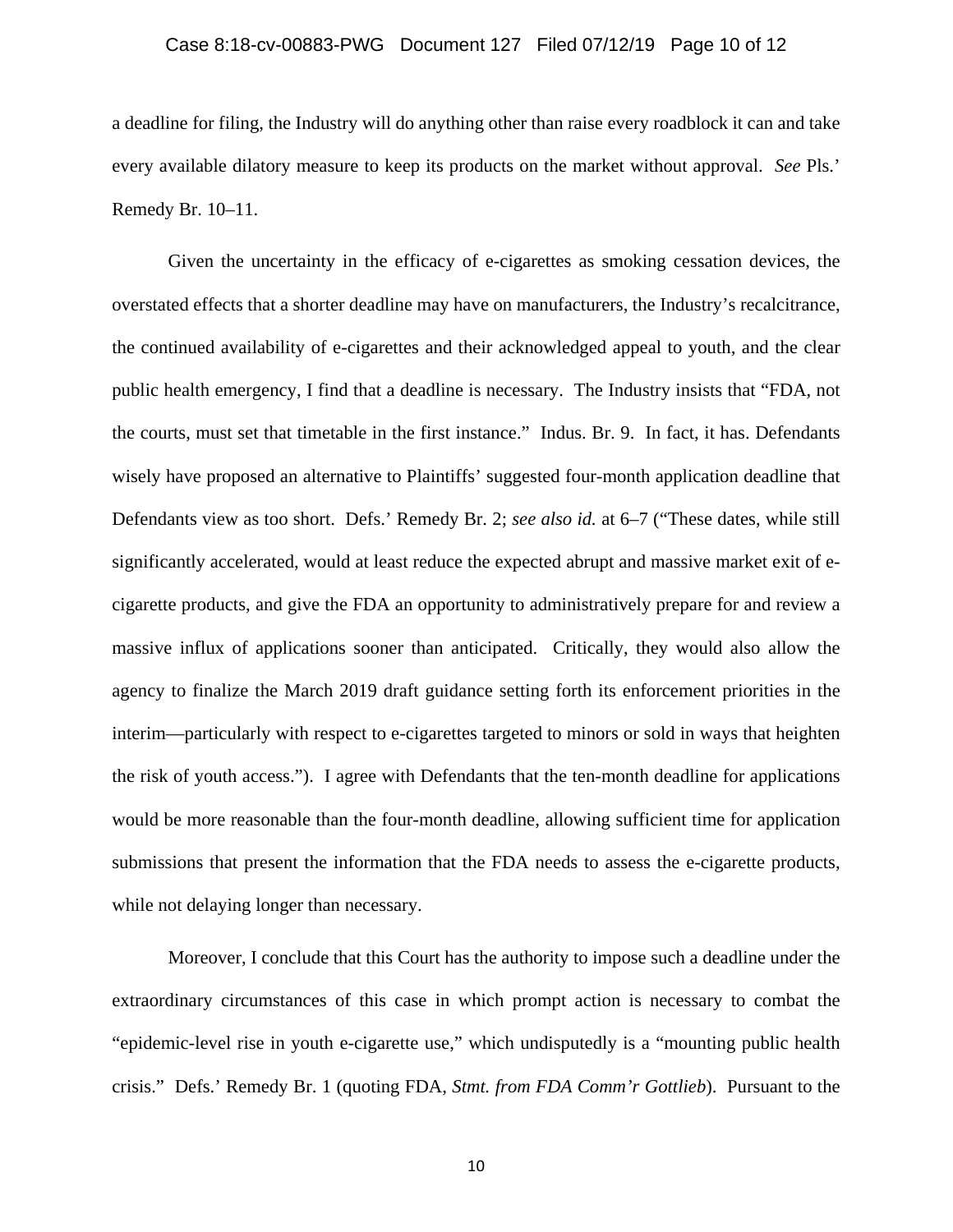## Case 8:18-cv-00883-PWG Document 127 Filed 07/12/19 Page 11 of 12

APA, a federal district court may "compel agency action unlawfully withheld or unreasonably delayed," 5 U.S.C. § 706(1), or, as Plaintiffs ask this Court to do, "hold unlawful and set aside agency action, findings, and conclusions found to be [unlawful]." 5 U.S.C. § 706(2). "'[A]gency action' . . . include[s] a 'failure to act." *Thompson v. U.S. Dep't of Hous. & Urban Dev.*, No. MJG-95-309, 2006 WL 581260, at \*4 (D. Md. Jan. 10, 2006) (quoting 5 U.S.C. § 551(13)). As Plaintiffs assert, this Court has observed that "the words 'set aside' need not be interpreted narrowly" when "devising an appropriate remedy." *Thompson v. U.S. Dep't of Hous. & Urban Dev.*, 348 F. Supp. 2d 398, 464 (D. Md. 2005) (citing *NAACP v. HUD*, 817 F.2d 149, 161 (1st Cir. 1987)); *see also Thompson*, 2006 WL 581260, at \*4 (citing *NAACP*, 817 F.2d at 161).

In *Thompson*, the Court noted that, "once a court concludes that an agency failed to remedy past wrongs, the court is required to fashion a remedy that ensures future compliance with the Constitution," and that "[f]ederal agencies are not immune from the federal court's traditional equitable powers," *id.* at \*9, \*10. After finding that HUD was "unlikely to [comply with its statutory obligations] in the foreseeable future absent judicial compulsion," the Court concluded that "it ha[d] discretion to exercise its equitable powers to tailor a remedy" for HUD's "longstanding failure to meet [its statutory] obligations," *id.* at \*5, \*6. This is consistent with the Sixth Circuit's stance in *Coalition for Government Procurement*, 365 F.3d at 460, and the District of the District of Columbia's earlier collection of appellate cases "affirming a district court's power to extend statutory deadlines to remedy improper agency delay," *Andrulis*, 1990 WL 169318, at \*2. And, it is not inconsistent with the D.C. Circuit's more recent observation that "*ordinarily* the appropriate course is simply to identify a legal error and then remand to the agency, because the role of the district court in such situations is to act as an appellate tribunal," *N. Air Cargo*, 674 F.3d at 861 (emphasis added), because these are the "extraordinary circumstances" in which